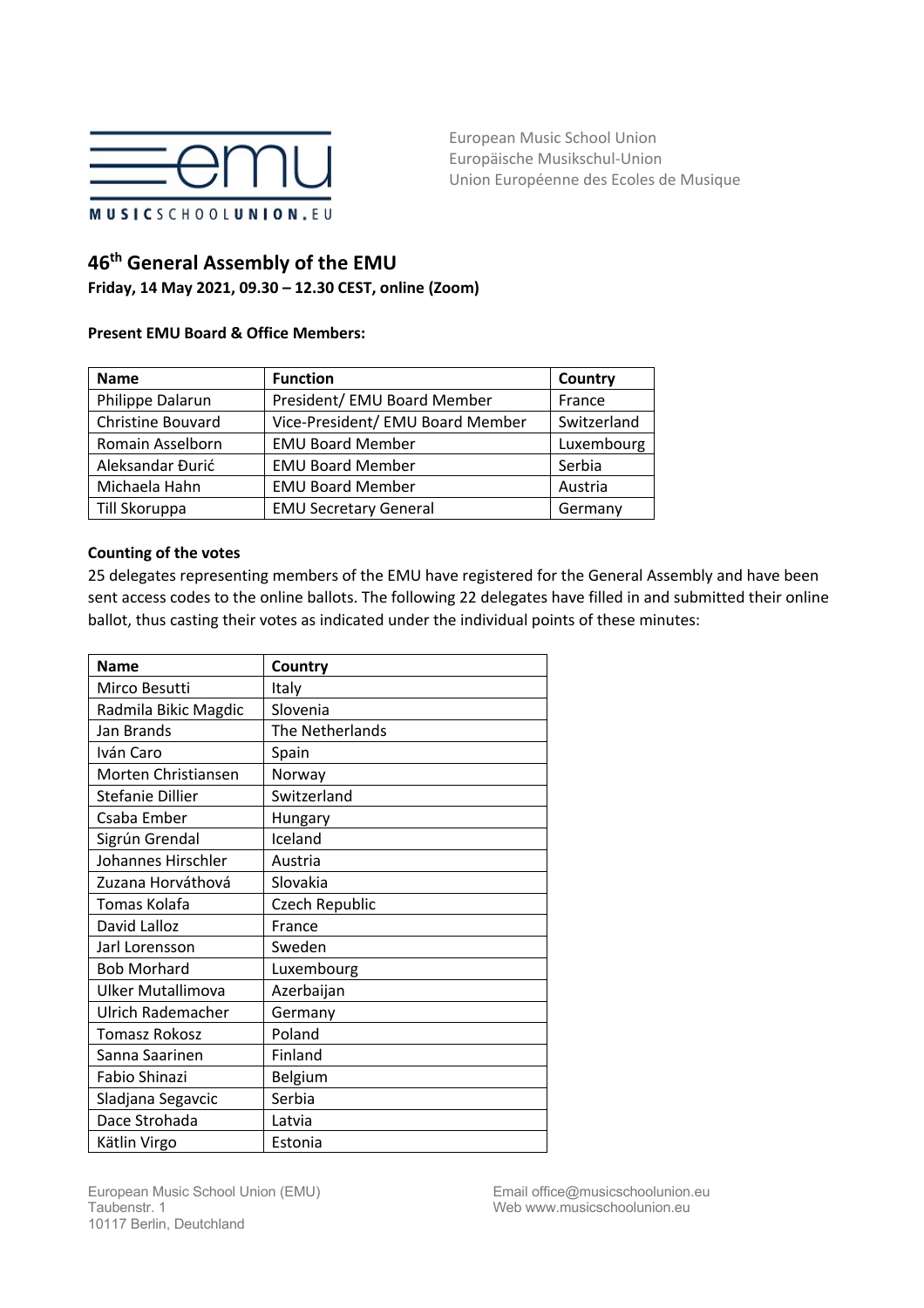# **1. Opening and adoption of the agenda**

Philippe Dalarun welcomes all participants to the 46<sup>th</sup> General Assembly of the EMU. Unfortunately, it was again not possible to host a physical event due to the global pandemic. However, the FFEA, the host of this year´s edition, has made tremendous efforts in providing a streaming edition of the forum which will start in the afternoon of the same day.

No additional agenda items have been sent to the office. The agenda is adopted without any changes.

# **2. Approval of the minutes of the online EMU General Assembly on 11th December 2020**

The minutes of the 45<sup>th</sup> General Assembly were sent out in time according to the statutes of the EMU and no objections were received. The minutes are therefore automatically adopted.

# **3. Activity report 2020**

All board members present the activities carried out within their respective departments. Due to the pandemic, many activities had to be adapted or postponed. These include especially events such as the General Assembly, initially scheduled to take part in Stuttgart, and the capacity building seminars on early childhood music education and digitisation initially planned to take part in Switzerland, Luxembourg and the Czech Republic. At the same time, new activities related to the crisis have been implemented such as the survey on the impact of the crisis on European music schools or strengthened efforts in the fields of advocacy and lobbying for adequate recovery instruments at EU level for the cultural sector. As this year´s General Assembly also marks the end of a three-years mandate of the board, its members also reflect on some of the major achievements during their term. These include, among others, the change of statutes, the restructuring of the office and the introduction of the departments of responsibility within the board. Further details on the activities of the EMU in 2020 have been made available to the members prior to the General Assembly in the official activity report.

The General Assembly grants discharge to all members of the board with regards to its activities in 2020 with 21 votes in favour, 0 against and 1 abstention.

## **4. Financial results 2020 and balance per 31 December 2020**

Till Skoruppa presents the financial results of the year 2020. The financial realisation of the fiscal year was in line with the planned budget, except for the travel expenses. Due to the pandemic, only very little travelling was possible and the fiscal year therefore closed with a plus of 19.483,23€. The reserves have increased to 95.564,69€.

Willem van Moort enquires whether there is a specific amount in reserves the board of the EMU wishes to reach. Till Skoruppa answers there is no such objective and according to the German regulations for nonfor-profit associations, only a small fraction of an annual surplus can be kept in the reserves permanently anyways. However, as the pandemic makes it difficult for associations to spend their money in a reasonable way, this regulation is temporarily not in place.

Several participants express their wish to regularly discuss budgets for upcoming years at General Assemblies, as opposed to only discussing the ones for the current year. Philippe Dalarun states the new board will look into the issue.

Following this presentation, the word is given to Matthias Pannes in his role as internal auditor of the EMU. He reports on the internal audit carried out online on April 27, 2021. He certifies the factual correctness of the financial report and recommends the General Assembly accepts it.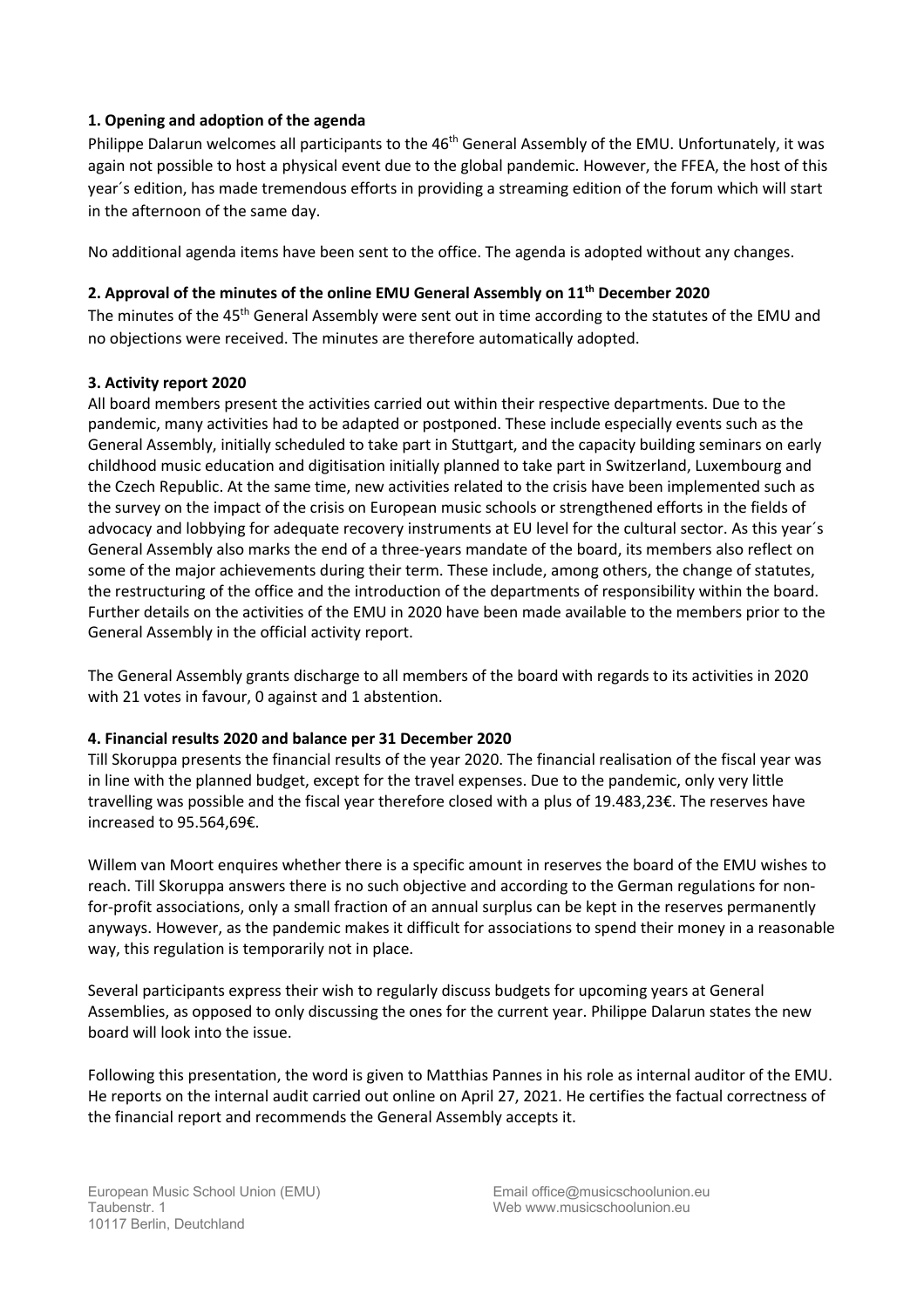The General Assembly accepts the financial report 2020, gives approval to the annual result and grants discharge of liability to all members of the board with 21 votes in favour, 0 against and 1 abstention.

# **5. Activity plan and budget 2021**

Philippe Dalarun walks the assembly through the planned activities for 2021. These notably include events such as the webinars on digitisation in music education (30<sup>th</sup> April & 1<sup>st</sup> May) and on early childhood music education (1<sup>st</sup> & 2<sup>nd</sup> October), the meeting of the boards scheduled to take place either online or in Serbia  $(15<sup>th</sup>$  &  $16<sup>th</sup>$  October) and the European Music School Forum. Furthermore, the EMU has started working on a funding application to the EUs support to European networks programme for the upcoming three years. Finally, the EMU will also carry out an extended membership survey during the activity year.

Till Skoruppa presents the corresponding budget. A part of the plus made in 2020 will be used to invest in office equipment, as especially some of the technical equipment has become outdated. He also underlines that due to the pandemic, it is quite difficult to predict expenses for travelling during the activity year. The presented budget closes with a minus of 6.724€, thus reinvesting a part of the funds left over from 2020 (see point 4. above).

The General Assembly gives approval to the presented activity plan and corresponding budget for 2021 with 22 votes in favour, 0 against and 0 abstentions.

# **6. EMU General Assembly, European Music School Forum and 14th European Youth Music Festival 2022**

Bob Morhard presents once more the plans and concept for the European youth music festival. Interested participants are asked to register through the festival website directly and not through their national associations. However, the national associations are regularly updated on all registrations received from their respective countries. It is also in the responsibility of the national associations to accept or turn down applications, especially as capacities in Luxembourg are limited and country quotas will most likely need to be applied. Romain Asselborn emphasizes it was his initiative to build the country quotas on the basis of the membership fee categories, as this was felt to be the only fully reliable figure available.

Rudi de Bouw provides further information on the planning of the 47<sup>th</sup> General Assembly and European Music School Forum 2022. It will feature an extensive musical and touristic programme and will take place in different locations around the country.

# **7. Election of the EMU presidium 2021 – 2024**

Timo Klemettinen chairs the General Assembly during the election process. He provides all details on the election procedure and walks the assembly through the presentation of the candidates. He also states that Iván Caro, the candidate from Spain, has withdrawn his candidacy shortly before the meeting. Following these announcements, the word is given to the candidates to present themselves and their motivation to stand for election.

## **8. Election of the auditors**

Two candidates for the roles of internal auditors are brought forward: Both Klaus Beck from Liechtenstein and Matthias Pannes from Germany have expressed their willingness to stand for another term of three years as internal auditors to the EMU.

Klaus Beck is elected with 21 votes in favour 0 against and 1 abstention.

Matthias Pannes is elected with 22 votes in favour 0 against and 0 abstentions.